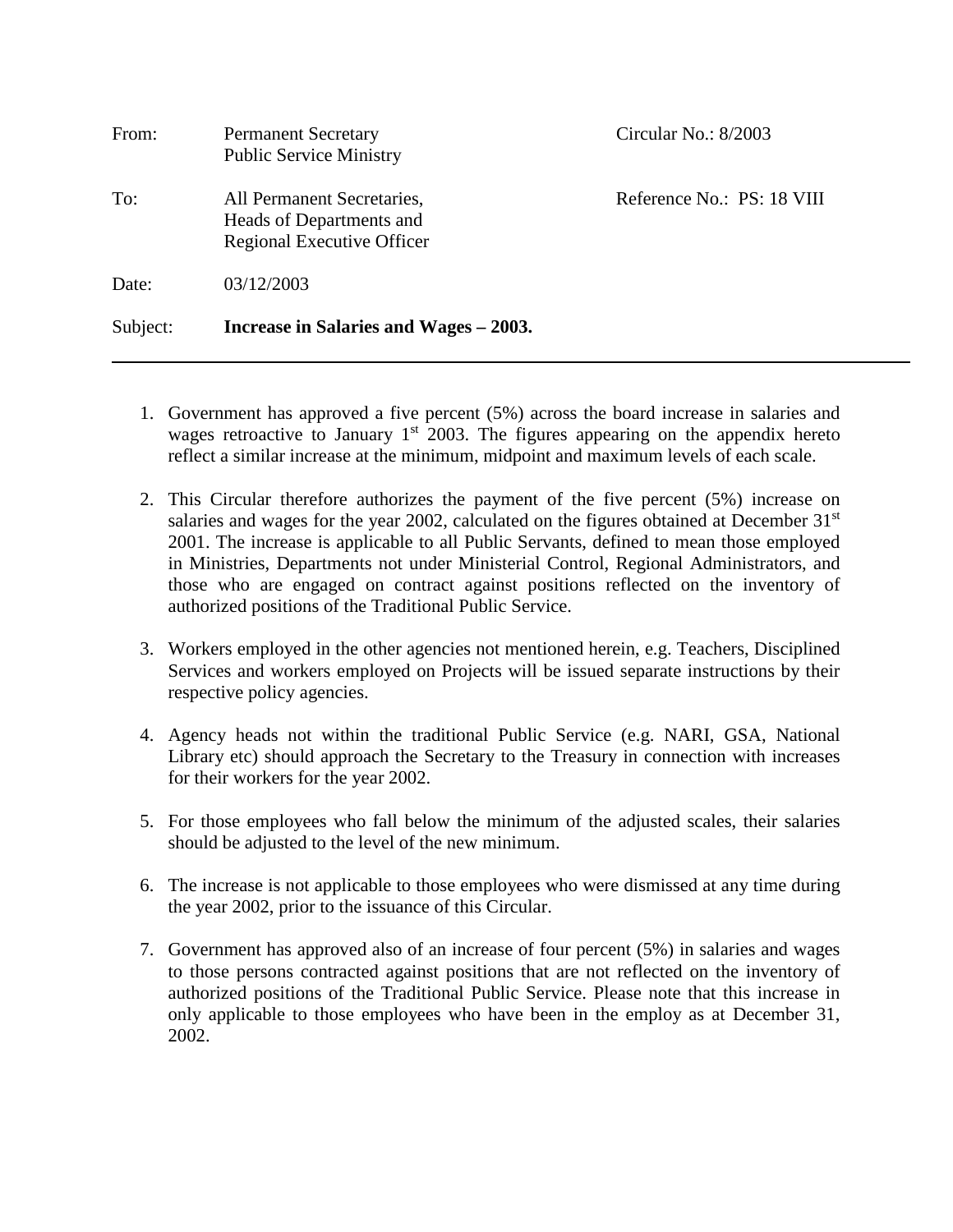- 8. The expenditure for the salary increases will be met from allocations provided for under the approved National Estimates in the Budget for 2003. Permanent Secretaries, Heads of Departments and Regional Executive Officers, should immediately request the amount necessary to make payments of all arrears of salary/wage by way of memorandum addressed to the Secretary to the Treasury.
- 9. Please bring the contents of this Circular to the attention of all Accounting and Personnel staff in your organizations for appropriate actions to be taken by them.

Dr. N. K. Gopaul Permanent Secretary Public Service Ministry

………………………..